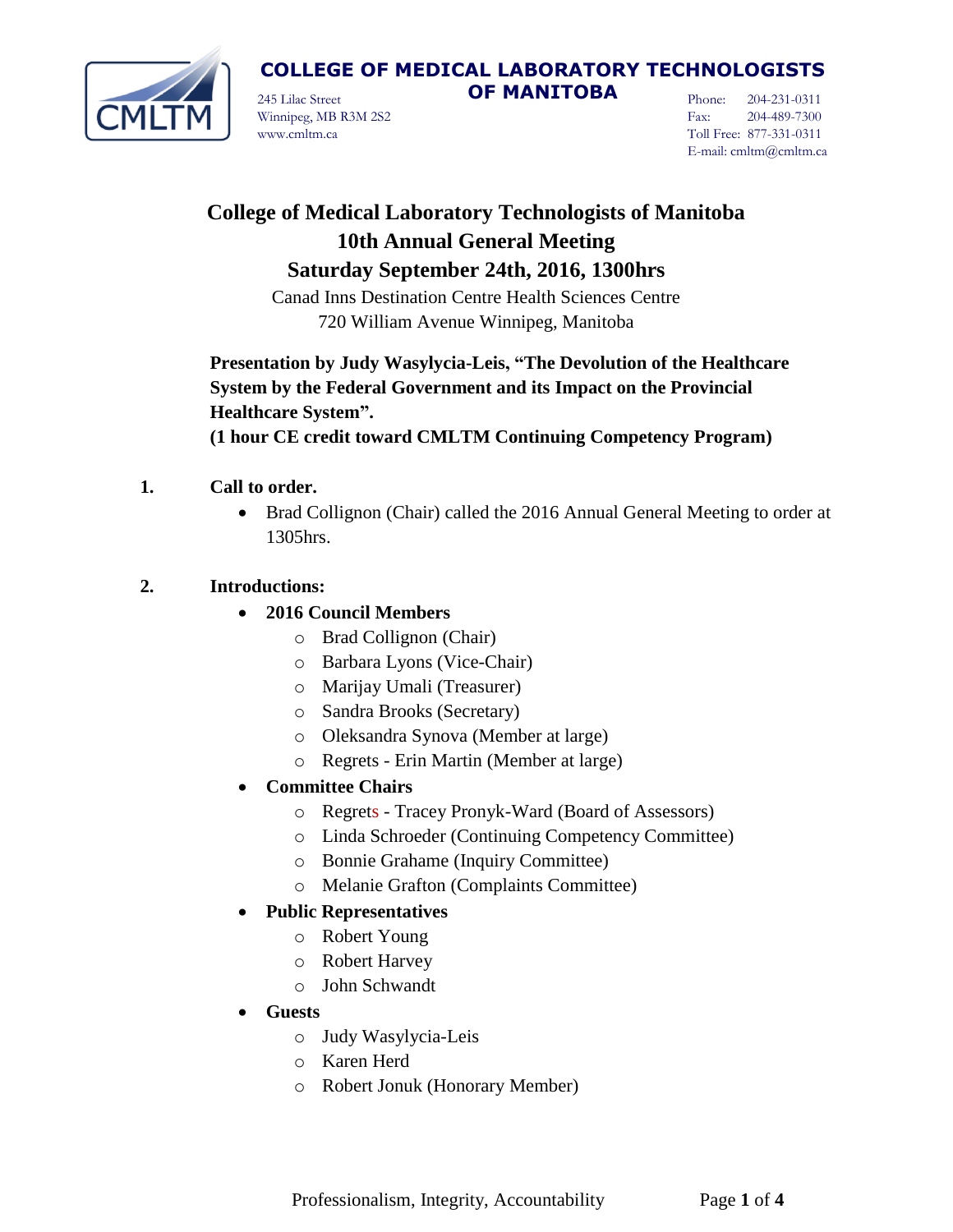

245 Lilac Street **OF MANITOBA** Winnipeg, MB R3M 2S2 www.cmltm.ca

Phone: 204-231-0311 Fax: 204-489-7300 Toll Free: 877-331-0311 E-mail: cmltm@cmltm.ca

- o Luis Martinez (Honorary Member)
- **Students**
	- o (none present)

#### **3. Introduction of Parliamentarian**

Tricia VanDenakker will act as the 2016 AGM Parliamentarian.

#### **4. Introduction of Scrutineers**

- Robert Young, Robert Harvey, and John Schwandt will carry out the scrutineer's duties.
- A CMLTM member count as determined by the registration table recognized 82 voting members in attendance. Quorum has been met.

#### **5. Chair's Address**

• Brad Collignon (Chair) addressed the membership.

### **6. 2015 Annual General Meeting Minutes (previously approved by Council)**

- 2015 AGM minutes presented for comments/questions.
- **7. Questions regarding 2015 Annual Report (previously approved by Council).** There were no questions from the floor regarding the 2015 Annual Report **MOTION 16:22** Ronald Monahan/Sandra Crowson Be it moved that the 2015 CMLTM Annual Report be accepted as circulated. **CARRIED**

#### **8. 2017 Budget (previously approved by Council)**

- Marijay Umali (Treasurer) presented the 2017 CMLTM budget. A questions and answer discussion regarding the budget took place. The following are a list of items that the Treasurer, Council Chair, and Registrar responded to:
	- o Interact transaction fees
	- o Computer maintenance/IT costs
	- $\circ$  Line 6001, 10<sup>th</sup> anniversary AGM planning
	- o Mailing renewal cheques (not recommended)
	- o Email processes for renewals and other communications
	- o Potential decrease in membership
	- o Winnipeg Youth Orchestra (WYO) rent entry in the budget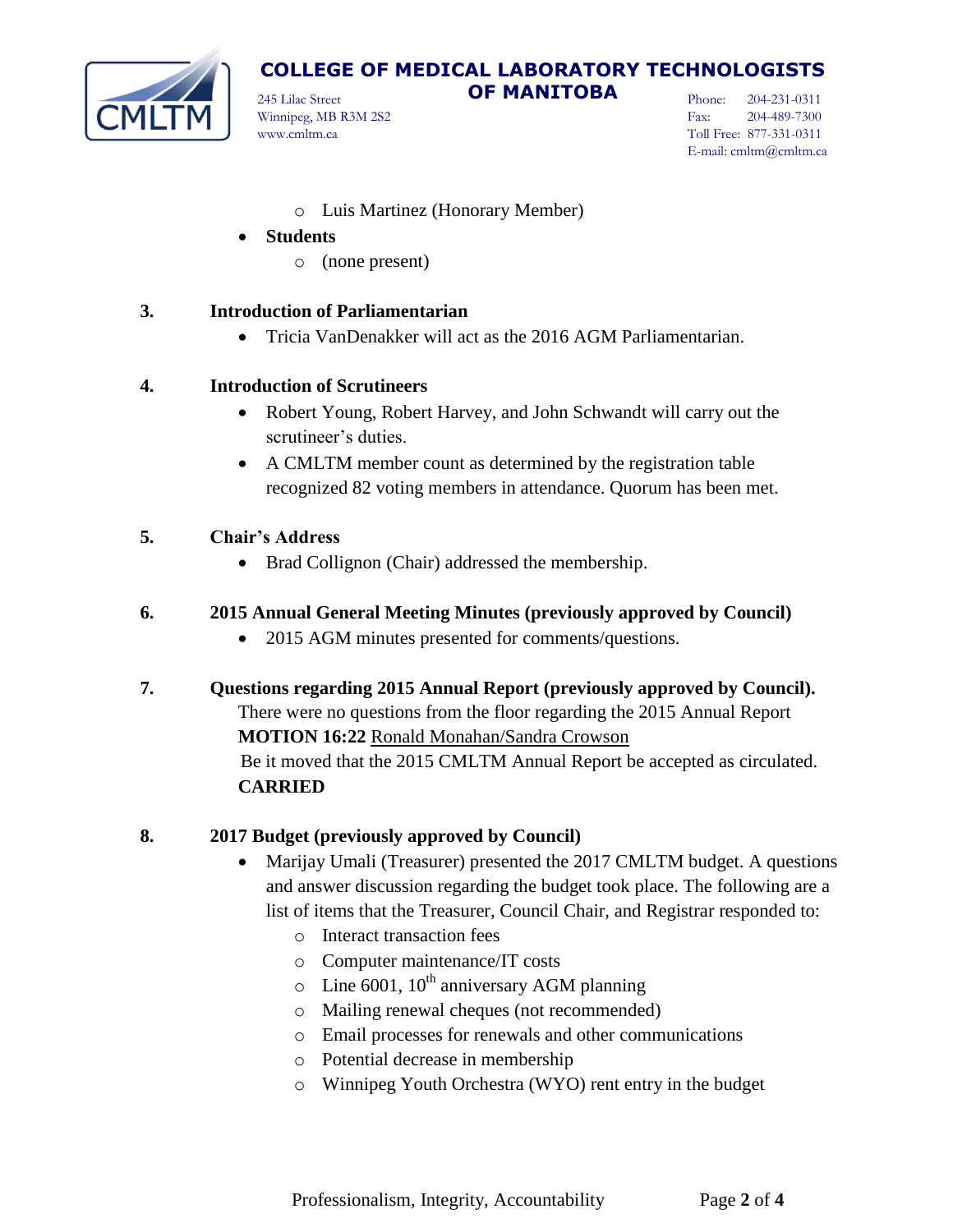

245 Lilac Street **OF MANITOBA** Winnipeg, MB R3M 2S2 www.cmltm.ca

Phone: 204-231-0311 Fax: 204-489-7300 Toll Free: 877-331-0311 E-mail: cmltm@cmltm.ca

- o CMLTM's responsibility for renovations to new office space for rental income
- o Registrar's salary (Council's responsibility as part of performance review)
- o Registrar's professional development funding
- o Staff compensation
- o Concerns about MLT salaries and increases (Not part of CMLTM's mandate)
- o Advertising and promotional costs
- o Frequency of complaints filed

## **9. Appointment of Auditor**

### **MOTION 16:23** Jumir Encarnacion /Sandra Crowson

Be it moved that the PKBW Group Chartered Accountants & Business Advisors be appointed as the auditor for the 2016 CMLTM financial audit.

## **Carried 82**

## **Abstention 1**

### **10. Nomination Committee Report**

- Oleksandra Synova (Member at Large) announced that the Council has received three (3) nominations for Division One and two (2) nominations for Division Two. The following are the results of the election:
	- o Brad Collignon Division 1
	- o Marijay Umali Division 1
	- o Sandra Brooks Division 2

**MOTION 16:24** Linda Schroeder/Michele Sykes

Be it moved that the Nomination report and election results be accepted as presented.

## **CARRIED**

## **11. Legislation Changes – The Regulated Health Professions Act (Update)**

• Adam Chrobak reported an update on The Regulated Health Professions Act. Currently Manitoba Health has not approached CMLTM to work on the regulation review for the Regulated Health Professions Act.

### **12. Further Business**

**At this time, items may be brought forth for future consideration by Council.**